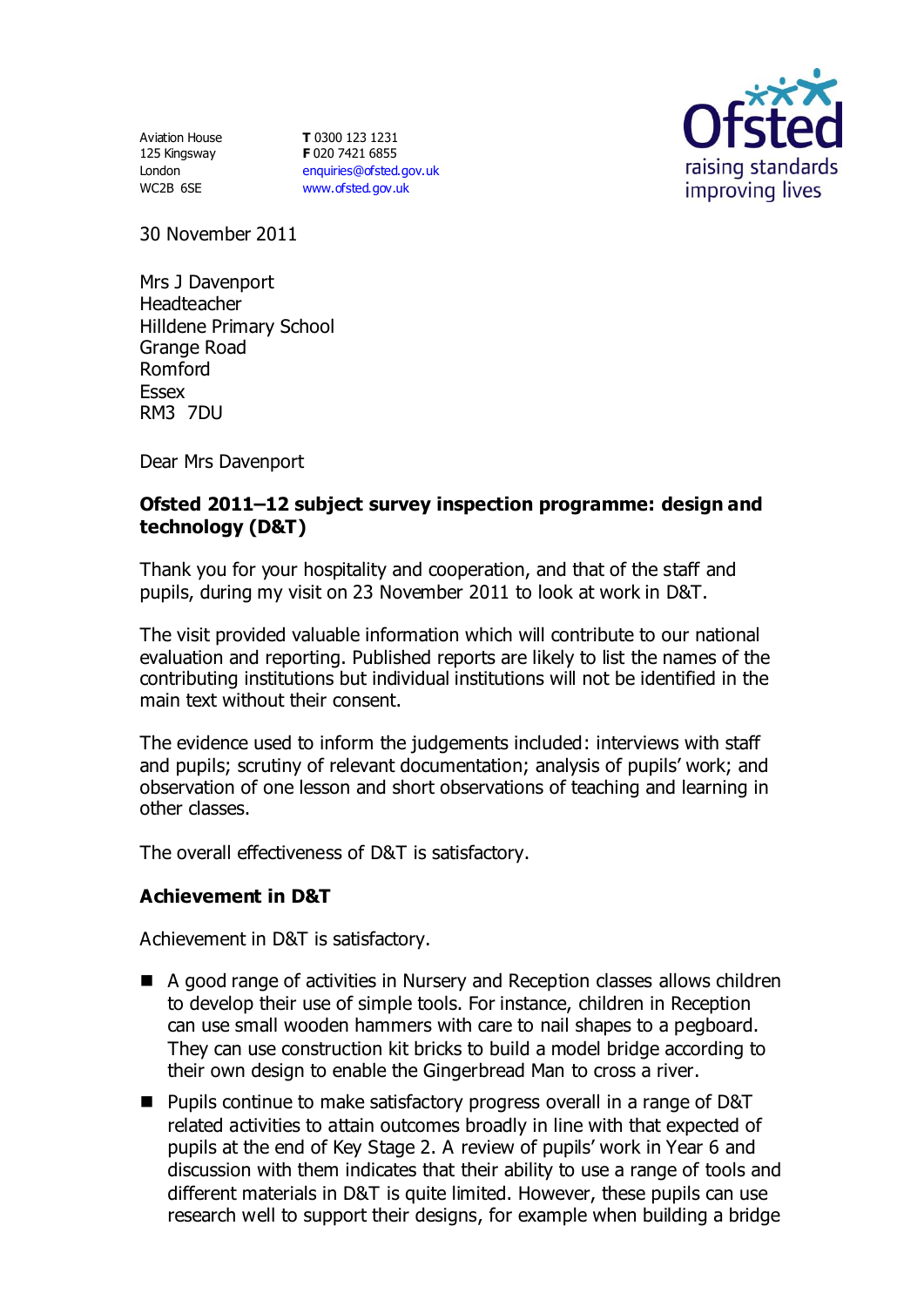as part of their 'River' project. The progress of pupils with special educational needs and/or disabilities and those who speak English as an additional language is satisfactory as a result of personalised support and a focus on subject-specific vocabulary.

■ Pupils' attitudes towards D&T are very positive. Pupils say that they find the learning fun because it gives them good opportunities to work in small groups to find solutions to problems. They take care when making things and are proud of their achievements, such as making a decoration for the Christmas tree in Year 1 or completing an animal mask in Year 4 in readiness for a performance to younger pupils.

# **Quality of teaching in D&T**

The quality of teaching in D&T is satisfactory.

- Teachers demonstrate secure subject knowledge overall. Lessons are planned carefully and managed appropriately to develop pupils' skills in D&T. Some outstanding practice was observed in a Year 4 class. In this lesson, the teacher's effective use of resources such as a short video on the interactive whiteboard stimulated the imagination of the pupils in readiness for them to develop individual and original designs for an animal mask. As a result, these pupils quickly set about choosing the most appropriate textiles to embellish their face mask to achieve some with impressive results by the end of the lesson. Such high-quality teaching is not evident in all classes.
- The assessment of pupils' progress is satisfactory overall. Staff in the Early Years Foundation Stage classes make ongoing observations and use cameras to record significant learning in D&T-related activities. Teachers in Key Stages 1 and 2 mark pupils' work related to D&T in their topic books. Some of this marking is extremely detailed. It not only supports pupils' literacy development but provides effective guidance to pupils on what they need to do next to improve. This practice is not consistent across all year groups and especially for the older pupils.

# **Quality of the curriculum in D&T**

The quality of the curriculum in D&T is satisfactory.

- Teachers make appropriate use of a commercial curriculum planning package to ensure that there is appropriate progression of key knowledge, understanding and skills. Effective links are established between D&T and other subjects to provide units of work that provide pupils with learning opportunities that stimulate their curiosity and ability to solve problems in small groups, such as building a bridge from recycled materials.
- **Pupils have appropriate opportunities to develop their skills in food** technology by designing and making products such as a fruit cocktail. However, older pupils have insufficient opportunities to use different tools and materials to make products such as powered vehicles. Furthermore, opportunities to develop their skills in computer-aided design and control